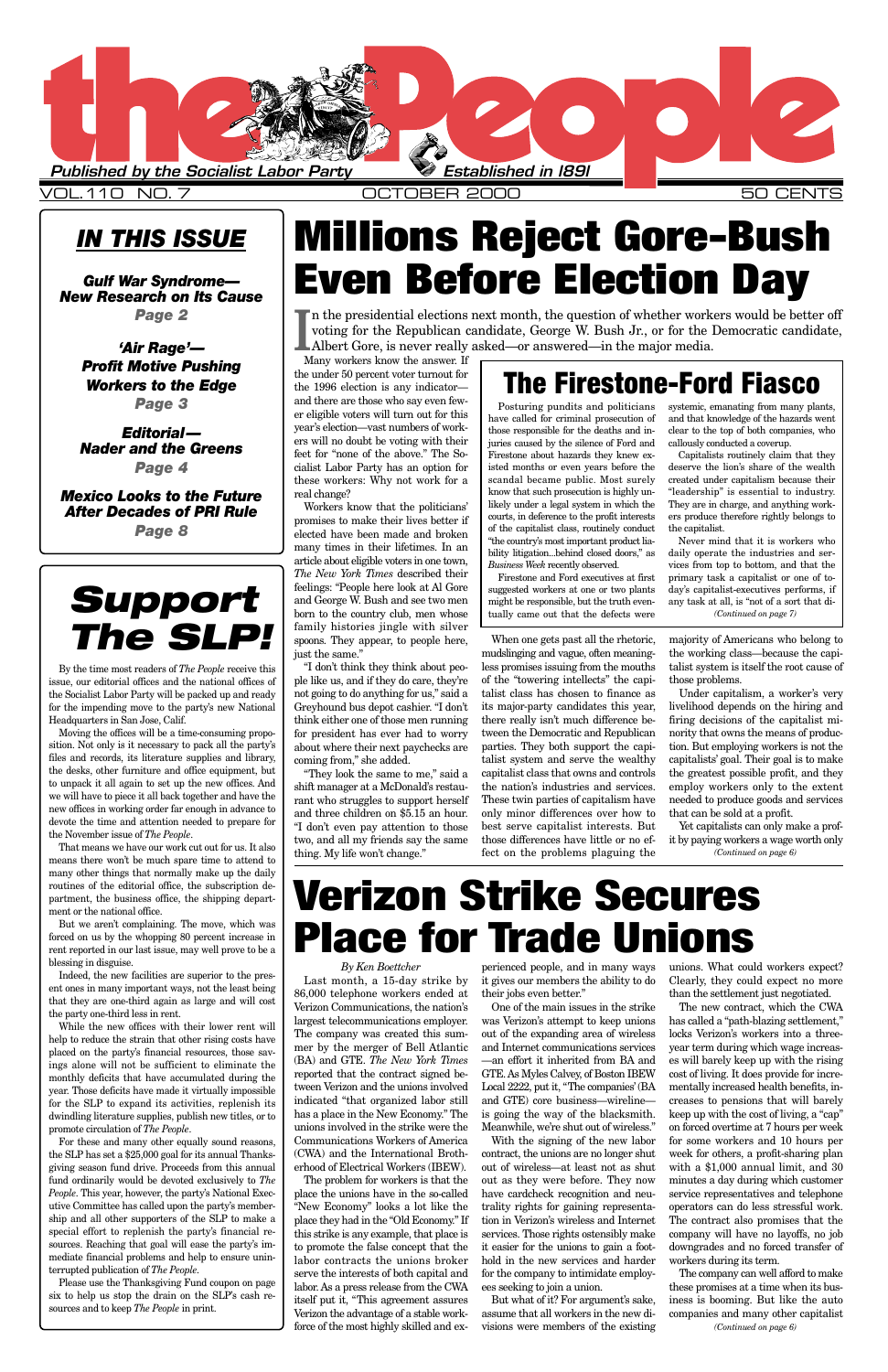### **SLP Backs Ohio Steelworkers**

On Aug. 11, we drove down to Mansfield, Ohio, to distribute leaflets and *The People* at the AK Steel mill where the United Steelworkers have been on strike for nearly a year. The members of the union were locked out after the unioncompany contract expired. The lockout occurred even though the union members agreed to work without a contract. A few days after the members were locked out vans full of strikebreakers were brought in "accompanied by security guards dressed in military-style clothing with bloused trousers and boots." So the union members have been out ever since.

We drove to the union hall and there were 30 or 40 members and spouses inside. There were large loaves of bread piled up on one table, and meals were be-

We drove into Mansfield and, as we came into neighborhoods near the mill, we saw many signs on lawns supporting the strikers and their families. We passed four striker posts set up along one of the streets parallel with the mill. The first station had no strikers so we left some leaflets and copies of *The People*. The other three sites were occupied by pickets and when approached the men took the material. There were many cars passing by and the drivers sounded their horns in support of the pickets.

ing served for the members and families. At another table checks from strike funds were being passed out to union members. I was able to ask about the strike and explain briefly the SLP program. One man was not interested but all the others accepted our papers and leaflets and were interested. I gave a \$20.00 contribution to the strike fund in the name of the SLP.

> Robert "Pat" Burns, Organizer, Section Cleveland

### **SLP Supports MoMA Strikers**

**For years after the Persian Gulf War,** the Pentagon and its British equivalent, the Ministry of Defense (MoD), denied the existence of any Gulf War Syndrome that has caused mysterious illnesses and hundreds of deaths among Gulf War veterans. Recently, they have acknowledged that something is causing illnesses, but have maintained that exposures to chemical or biological weapons were not significant enough to cause them. They continue to refuse to test Gulf War veterans for the presence of radioactive depleted uranium (DU), another possible factor in the syndrome. A recent report in *The Times* of London reveals the reasons for that refusal.

> On July 13, I went down to the Museum of Modern Art (MoMA) in Manhattan to try and bring the SLP to the people who need it. Although I doubt I made any instant converts, the results were for the most part encouraging and enlightening. Handed out were about 25 copies of *The People*, including issues from the months of May, June and July, and about 30 packets of leaflets which I made up for distribution to the strikers and their supporters. The leaflet packets included one copy of each of the following leaflets held together by a paper clip:

1. *Strike!*

- 2.*What's Wrong With the Labor Unions?*
- 3. *National Platform*
- 4. *What Is Socialism?*

In total I spent about two-and-onehalf to three hours on my feet talking in depth with several of the strikers and strike leaders as well as helping them in their verbal attempts to turn people away from the MoMA and its book and design stores.

I was also briefly interviewed by a journalist from a Dutch newspaper named *de Volkskrant*. The nature of the interview (which lasted about five minutes) had to do with what the SLP is, and that the goal of our supporting the striking UAW workers was not only a show of solidarity against management but an attempt to get the workers to see the bigger picture beyond their own small battle. SIU principles were discussed as well as those of workers'democracy and the dissuading effects of minor reforms. I also gave her a copy of *Facts About the Socialist Labor Party of America*, a leaflet packet and a *Socialist Industrial Union: The Workers' Power* leaflet.

John-Paul Catusco National Member-at-Large

the People **Read the Paper That's** *Pilandin* In a Class by Itself. **The Working Class.** Read the People. the People **P.O. Box 218, Mountain View, CA 94042-0218** ❑ **\$2 for a 6-month subscription;** ❑ **\$5 for a 1-year sub** ❑ **\$11 for a 1-year sub by first-class mail**  $NAME$  PHONE ADDRESS APT.  $CITY$   $STATE$   $ZIP$ Make check/money order payable to *The People*. Allow 4–6 weeks for delivery.

During the war, British and U.S. forces reportedly fired more than 700,000 shells tipped with DU to help them penetrate enemy armor. In a study of 17 Gulf War veterans by Dr. Asaf Durakovic, professor of nuclear medicine at Georgetown University in Washington, D.C., and former head of nuclear medicine at the U.S. Army's veterans' affairs medical facility in Delaware, life-threatening levels of DU were found in the bones and urine of 70 percent of the veterans studied nearly *10 years after the war*. Durakovic contends that tens of thousands of veterans are dying slow deaths from DU radi-



ation poisoning. Results of the study were verified by four independent experts. Army engineers who removed damaged tanks and other equipment (armored with DU) from the battlefields, and medics who cut off the dusty clothing of wounded in field hospitals, were found to be disproportionately affected.

Durakovic said, "I doubt whether the MoD or Pentagon will have the audacity to challenge these results. I can't say this is the solitary cause of Gulf War Syn-

# *GULF WAR SYNDROME* **Research Points to Possible Source of Veterans' Ailments**

# *Apartheid As 'Trivia'?*

At a recent news conference, Republican vice presidential candidate Richard Cheney defended his voting record on apartheid.

Apartheid was South African capitalism's system of racial separation and oppression. Under capitalist apartheid, white people (regardless of class) lorded it over blacks and "coloreds." Worse, under capitalist apartheid whole generations of black South Africans were oppressed, and uncounted numbers were tortured and killed.

In response to a reporter's question about his 1985 vote against a House resolution that urged the release of Nelson Mandela from prison in South Africa, Cheney got his feathers ruffled. He branded such questions as "trivia," then quickly qualified his remark by saying that he voted against the resolution because it was attached to recognition of the African National Congress, which at the time was branded as a "terrorist" organization by the U.S. government.

drome, but we now have clear evidence that it is a leading factor in the majority of victims." They may not challenge the results. But it's not likely they will embrace them quickly either. The ruling classes of Britain and the United States have much to lose if the role of DU in Gulf War Syndrome is ever accepted as fact. Iraq is not the only country littered with DU; so are Kosovo, Serbia and testing grounds in the United States. *—K.B.* The People

Cheney apparently "forgot"—and continues to forget—that the system of apartheid itself was organized terrorism committed daily against the majority in South Africa. Cheney, together with the leadership of the Republican Party in Congress, showed his real colors by voting—at least 10 times—against economic sanctions that would have punished, if only trivially, the capitalist ruling class of South Africa for continuing its campaign of terrorism. *—K.B.*

## *Do You Belong?*

Do you know what the SLP stands for? Do you understand the class struggle and why the SLP calls for an end of capitalism and of its system of wage labor? Do you understand why the SLP does not advocate reforms of capitalism, and why it calls upon workers to organize Socialist Industrial Unions?

If you have been reading *The People* steadily for a year or more, if you have read the literature recommended for beginning Socialists, and if you agree with the SLP's call for the political and economic unity of the working class, you may qualify for membership in the SLP. And if you qualify to be a member you probably should be a member.

For information on what membership entails, and how to apply for it, write to: SLP, P.O. Box 218, Mountain View, CA 94042- 0218. Ask for the SLP Membership Packet.

*Get Subs!*

## Field Reports

*To Our Readers*

*The imminent SLP headquarters move will cause some delay in processing subscriptions, literature orders, correspondence, etc. The patience and understanding of our readers will be appreciated.*

*ROBERT BILLS National Secretary*

De Leon examines every major argument—pro and **ETESTIES** con—on the union **TARTIS** question, traces confusion on what unions can and cannot accomplish to its source in the American Federation of Labor, and outlines the general principles on which genuine and effective working-class unions can be built. One of De Leon's best. 48 pages—\$1.25 postpaid **NEW YORK LABOR NEWS**

**P.O. Box 218 Mountain View, CA 94042-0218**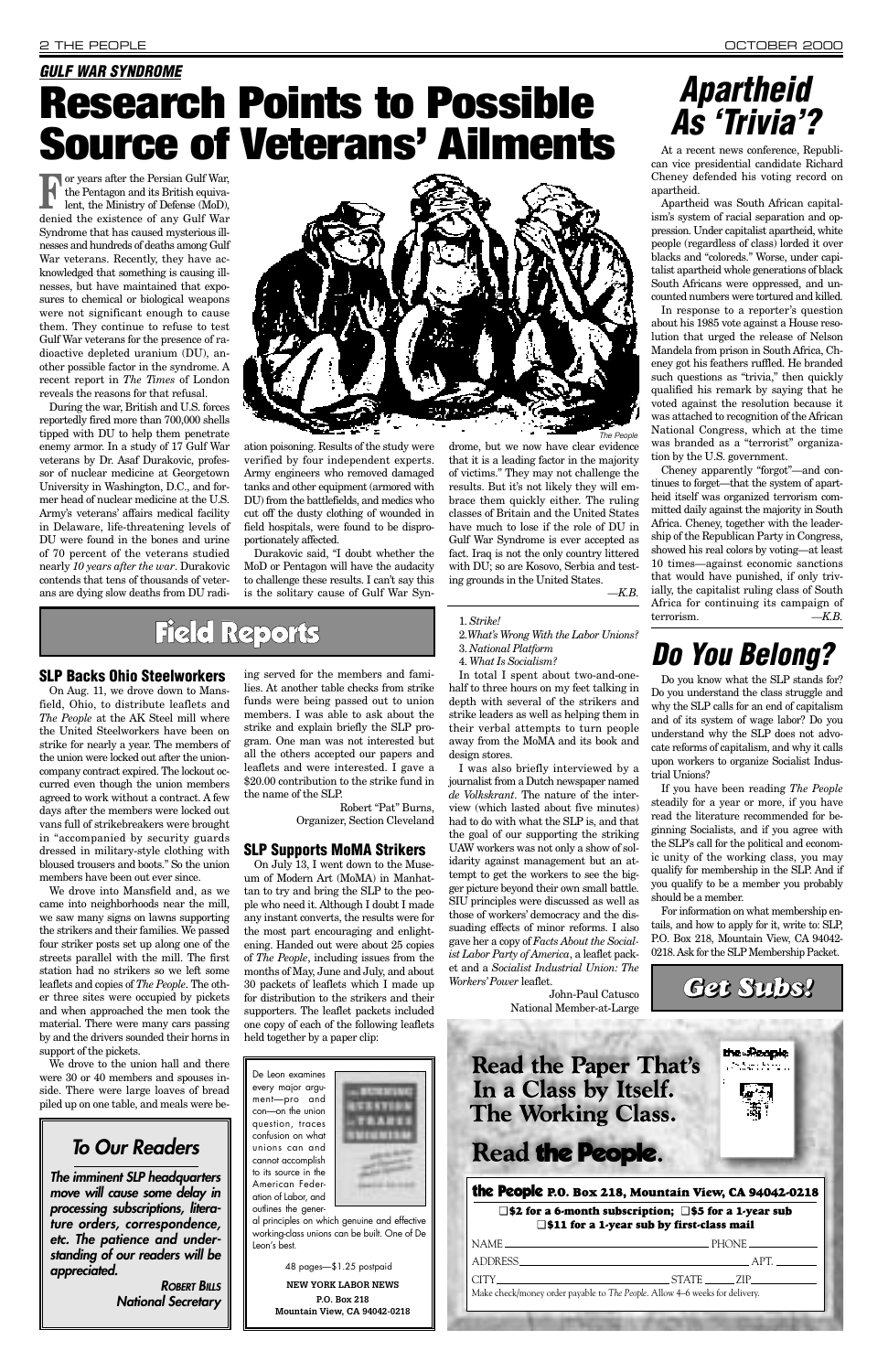*By B.B.* **Recent attention has been focused**<br>on outbursts of frustration and<br>anger by airplane passengers, usuon outbursts of frustration and ally vented against gate attendants and flight crews, but even against pilots while airplanes are still airborne. Charges and countercharges have been leveled by travelers and air personnel, but ultimately the phenomenon of air rage offers another example of the degeneration of the social fabric of capitalism.

A spate of letters on the subject was published in *The Dallas Morning News*. Some letters cast aspersion upon supposedly uncaring and lazy flight attendants. Others railed against restrictive baggage rules, blaring loud speakers, narrow and cramped seating, long runway waits, foilwrapped ham-and-cheese sandwiches on four-hour flights, early arrivals only to find gates occupied, and numerous other inconveniences that turn airline work and travel into harrowing experiences.

Concerning her work experience, she added: "I have had people ask me to lift suitcases filled with books to an overhead bin because it's too heavy for them. Do these people think I do weight lifting? I'm a 5'3" woman and if that bag is too heavy for them to lift, I know I can't either....I now have a herniated disk from helping with bags and my company fought hard not to pay me my compensation when I was hurt."

One former "customer service" worker and occasional air traveler wrote to say he had "run across a fair share of snippy or unconcerned flight attendants," but also to criticize those who laid "all the blame...at the feet of flight attendants...." A contributing factor, in his view, is "a definite increase in surliness, demanding attitudes and an inability to exercise patience among customers."

One 23-year veteran flight attendant came closer to the mark in a letter giving a graphic description of her work experience. "The fault for so-called 'bad service' does not lie with the flight attendants," she said. "Today's belligerent society and uncaring corporate relations with airline employees have escalated to our current atmosphere."

She added that she had "seen passengers refuse to put their seats back up for takeoff and landing, get verbally abusive when we ran out of choices of meals. I've been handed dirty diapers, tissues that were used to blow noses and air sick bags that are filled with vomit. I've seen first-class passengers clip their toenails, put their bare feet on backs of seats, use our hand towels to wipe their arm pits (and then hand the dirty towel to me.)"

She further added, "The flight attendant very often works all day with no food. Our connections are often 40 minutes and that gives no time to eat. I've had many eight-hour (on paper) layovers which is more like six hours'sleep. The company calculates from the time the aircraft parks at the gate."

As one worker put it, "We do our best to keep a smile on our face, but it's getting harder and harder when management tightens their purse strings and our schedules...."

Thus, airline passengers and airline workers are depicted as two conflicting forces flinging charges at one another without a resolution.

What this particular group of letter writers failed to take notice of is that many of the surly and troublesome airline passengers are not vacationing pleasure seekers, but workers on the job. Many, for example, are sales people or consultants of some kind who are frequently sent on long and tiring journeys in pursuit of some transaction for companies that are as indifferent to the welfare of their employees as the flight attendant cited said her employer is to her and other airline workers.

*The People* (ISSN-0199-350X), continuing the *Weekly People*, is published monthly by arty of Amer

Other airline travelers are workers who

have been grudgingly granted time off from work for family reasons such as illnesses, deaths, graduations and weddings. A family emergency combined with an employer's grudging resentment over lost work time obviously creates stress.

Still other travelers may simply be afraid that the deteriorating condition of an aging air fleet from which airlines seem intent on squeezing every last possible air mile heightens the danger of flying.

The division that "news" media such as the *Dallas Morning News* depicts between airline workers and airline passengers by its seemingly objective printing of letters from disgruntled passengers and overworked flight attendants, etc., is a false one. It is similar to the false division that the media claims to exist between the "public" and workers on strike. Almost all airline passengers are of the working class. The ruling class, which owns or charters airplanes so as not to rub elbows with the sweating multitude, stands aloof from many of the problems that their social system creates—this one included.

It is a fact, so pervasive and wellknown that it has been given wide publicity even by the propaganda mills of capitalism, that our "prosperous society" is a society in which stress and emotional disorders of all kinds are on the rise. These are not natural phenomena, except that human beings naturally rebel against conditions that are detrimental to their health and general well-being. That the rebellion is largely subconscious, that it stems more from the physical and emotional incapacity of the human body to cope with the working and general social environment that capitalism creates than

### from a conscious realization that these are social consequences of social conditions, social arrangements, indeed, the capitalist social system itself, is regrettable. It is a fact nonetheless, and only by a conscious recognition and acceptance of that fact can the working class ever hope to cure the social ailments

that plague us. As long as the propaganda mills of capitalism succeed in diverting attention from the real culprit, the capitalist system, there is little danger workers will rise to the recognition of the true nature of the antagonisms gripping society and despoiling its potential for cohesion.

That potential lies in the promise of socialism. Transportation for work and leisure is an essential requirement of modern life. To what extent socialist society, based upon production for use, will need the modes, speeds, frequency and technologies of the current forms of transportation are questions that will be decided democratically by workers voting within the industrially interrelated complex of industries throughout the land.

These questions will be settled by the natural intelligence of people with a view to the healthiest, safest, most environmentally friendly and socially useful transportation technologies, not on the basis of squeezing the most profits out of working-class hides.

# **FBI Trains Against 255075100 years ago Repression?**

But as long as workers fail to recognize that the tensions they reveal and the anger they express by thrashing out aimlessly and pointlessly at their fellow workers—in short, as long as their powers of observation fail to register the fact that the whole working class is victimized by these social conditions, and until they make a conscious decision to root out the cause—these problems can only worsen and make our lives increasingly unbearable.



E. Dana St., Mountain View, CA 94041-1508.

Periodicals postage paid at Mtn. View, CA 94042. Postmaster: Send all address changes to *The People*, P.O. Box 218, Mountain View, CA 94042-0218. Communications: Business and editorial matters should be addressed to *The People*, P.O. Box 218, Mountain View, CA 94042-0218. Phone: (650) 938-8359. Fax: (650) 938-8392.

Production Staff: Donna Bills, Ken Boettcher, Genevieve Gunderson. Robert Bills, acting editor.

Access *The People* online by using our gopher on the Internet at gopher.slp.org:7019 or set your browser to http://www.slp.org. Send email to: thepeople@igc.apc.org.

Rates: (domestic and foreign): Single copy, 50 cents. Subscriptions: \$5 for one year; \$8 for two years; \$10 for three years. By firstclass mail, add \$6 per year. Bundle orders: 5-100 copies, \$8 per 100; 101-500 copies, \$7 per 100; 501-1,000 copies, \$6 per 100; 1,001 or more copies, \$5 per 100. Foreign subscriptions: Payment by international money order in U.S. dollars.

### **The Spotlight Shifts to Indo-China**

(*Weekly People*, Oct. 28, 1950)

While fighting still goes on in smoldering, war-blackened Korea, the focal point of world attention is shifting to another "trouble spot"—the jungle-girt, southeastern Asian country of Indo-China. There the forces of Moscow-trained Ho Chi Minh have begun a long-anticipated offensive by registering some smashing victories against frontier outposts held by the French Foreign Legion. As a result of these initial defeats, the French rulers of Indo-China have decided to withdraw from their frontier outposts, abandoning large areas to the "Democratic Republic

of Viet Nam."

Editorializing on "the seriousness of the situation in Indo-China," *The New York Times*, Oct. 17, attempts an apologetic explanation for American policy in Indo-China. This policy is one of supporting the French by giving them "all the arms they need or can handle," but refusing to intervene with American troops.

The *Times* admits that there are "genuine elements of nationalism and civil strife" in the Indo-China situation. It also admits that "the French obviously have not won the populace to their side, nor have they convinced enough people that they really intend to grant independence, or the equivalent [whatever *that* is!], to the country.

But "the fact remains," says the *Times*, "that the alternative to the French and their weak choice for a ruler—the Emperor Bao Dai—is communism under Ho Chi Minh. American policy is the logical one of preferring a regime that can be changed by democratic processes....to one that will

have a firm Communist lid put upon it."

This is, of course, so much pious hokum. The American plutocracy—and the *Times* is its leading mouthpiece—knows that there is just about as much chance of change "by democratic processes" in French Indo-China as there is in Stalin's Russia. Indeed, an important reason for the ferocity of Vietminh rebels is the fact that their demands in the past have always been answered with arrests, torture and machine guns and bayonets.

The real reason for American policy, therefore, is not preference for "a regime that can be changed by democratic processes," but simply the fact that Indo-China occupies a strategic place in Southeast Asia, and its loss to forces allied with Communist China and Soviet Russia would be a severe blow to the West. This policy is in fact one of supporting a reactionary colonial power and one that is thoroughly hated by its colonial subjects and slaves. The fact that this support extends only to grants of arms, and not to the dispatch of troops, is the result of a number of political considerations among which the following deserve mention: 1. Sending American soldiers to fight in Indo-China would be extremely unpopular here at home. 2. Incidents have occurred, such as attacks on American sailors on the streets of Saigon, that have demonstrated an almost universal hatred of all white friends of their colonial oppressors by the Vietnamese people. Bao Dai has no following equivalent to a South Korean army. 3. To be conspicuously identified as the supporter of French imperialism would tend to give the lie to American claims of being anti-imperialist.

## *'AIR RAGE'* **Profit Motive Pushing Workers to the Edge**

FBI Director Louis Freeh has reportedly begun a new program designed to "teach of the failure of law enforcement to protect citizen's rights" in Nazi Germany. The program supposedly demonstrates, as one report put it, "the evil of law enforcement when it 'abandons its mission to protect people,'and becomes 'an engine of repression.'"

Alofty aim, indeed. But the FBI hardly has to harken back to the Holocaust for such an example. Its own illustrious history provides ample evidence of the repressive nature of law enforcement. It also attests to the fact that law enforcement agencies do not exist to "protect people," but rather to protect the private property of the ruling class.

In serving the interests of the capitalist class, the FBI has routinely trounced the civil rights and liberties of the working-class majority in general and of minorities in particular. It is now public knowledge that FBI agents often stood by while the KKK did its dirty work in the 1960s and 1970s—sometimes even assisting, as its undercover agents did in the KKK's 1979 massacre of antiracist activists in Greensboro, N.C. Other outrages include the FBI's assistance in relocating Nazi war criminals after World War II, its wiretapping of tens of thousands of citizens over the past few decades and its COINTELPRO undercover disruptions, of the civil rights movement, the antiwar movement and a multitude of minority organizations from the mid 1950s through 1971. The public record also attests to the agency's continuing involvement in repression in its undercover operations against CISPES and other organizations against U.S. intervention in Central America in the early 1990s. The agency's "virtues" apparently do

not include a lack of hypocrisy. *—K.B.*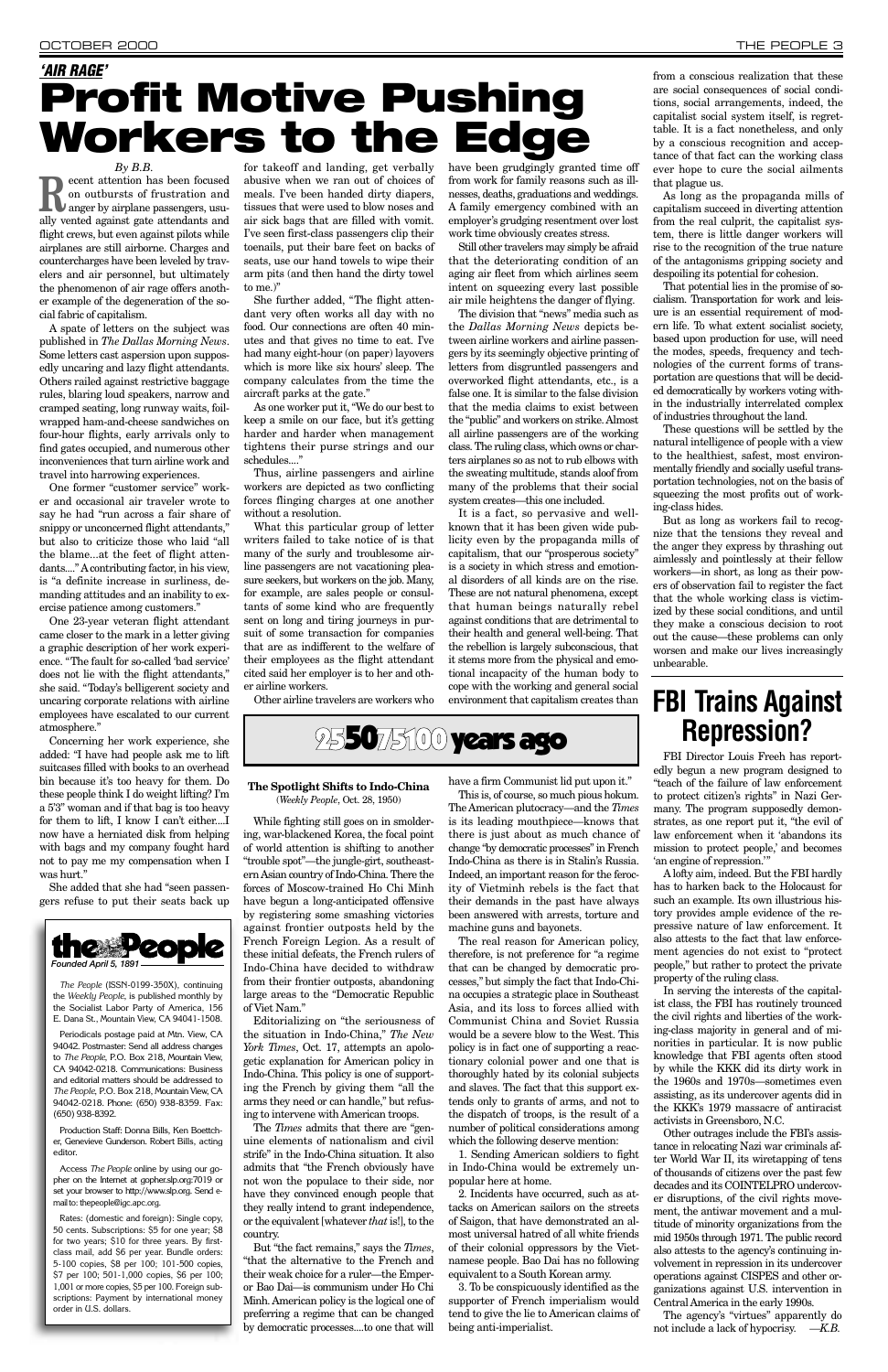Many so-called progressives are telling workers that a vote for Green Party presidential candidate Ralph Nader is a vote for Bush. They mean to say that Nader has no hope of getting elected, and therefore votes for him will do nothing but steal votes from Gore and help the more reactionary Bush get elected. Other "progressives" disagree, arguing as Barbara Ehrenreich did recently that "alternative politics" must be started sometime, somewhere and that Nader and the Green Party are as good a start as any.

But do Nader and the Greens really stand for "alternative politics"? For which class interests in society does Ralph Nader speak? Do Nader and the Greens promote something meaningfully different from their Republican and Democratic opponents?

Nader's central concern is the extent to which government and culture are controlled by "corporate" (capitalist) interests. Nader's speech announcing that he was seeking the Green's nomination and the Green Party's platform alike contain arguments that "corporate" power subside or be shared. They contain elaborate and extensive ways and means to limit lobbyists, reform campaign financing, set up watchdog groups, etc., that they believe would clean up the political process, curb the power of corporations and thereby renew democracy.

One need not know the particulars of his reform proposals to know they cannot work—even those that may not have been tried before. Even if it were possible to effect them in today's reactionary political climate, they could at best only force new pathways for the perennial political influence buying of the capitalist class. The key here is that they seek only to limit "corporate power." They believe, at bottom, that labor and capital have common interests that allow power sharing. They don't want "overregulation" of the daily lives of Americans by corporate interests, but their reform proposals would do nothing to end plain old "regulation" by the same capitalist interests, because they deal exclusively with *political* changes.

Nothing Nader and the Greens propose would fundamentally alter the *source* of the capitalist class'political power and the real reason why "corporate interests" do regulate the daily lives of Americans—capitalist ownership and control of the means of life and the entire economy that arises from them. The antisocial behavior of "corporate interests" begins not in the political sphere or in that other sphere of much concern to "consumer advocate" Nader —the marketplace—but, rather, at the workplace. There the capitalist class robs the working class of the majority of the wealth workers create. It is at the workplace where workers are deprived of any control over the content of production, conditions of work and disposition of their product. Ultimate control over basic production decisions rests instead with the capitalist owners. Because the very object of capitalist production is to reap

maximum profit for these owners, and because competition further compels capitalists to exploit workers to the maximum and keep production costs to a minimum, antisocial behavior is systemwide.

In other words, it is the very nature of the system that causes capitalists to not only foster unemployment and constantly push down wages, but also to dump poisons into the environment, foster militarism, support oppression of workers at home and abroad, sell unsafe products, practice race and sex discrimination, and engage in all the other despicable corporate practices that a variety of issue-oriented groups call attention to.

In the face of today's massive and rapidly growing social and economic problems, to call for reforms that would merely change the face of the beast—its political adornments—rather than the economic and social relations that are the cause of the problems—is to attempt to build a movement that upon being built will be powerless to effect any lasting improvements in the condition of workers.

The only effective way we can address the antisocial actions of capitalists is as workers, not as "consumers" or "citizens." It is as workers that we create the wealth that is the basis of capitalist power in the first place. Properly organized, the working-class majority can place the means of production under social ownership and assert its right to take full, democratic control over the process of production and the disposition of its product.



In other words, workers can build the industrial democracy of socialism. In such a cooperative economic system, whose motive to produce would not be private profit but the meeting of the people's needs and wants, workers would have both the incentive and the power to eliminate exploitation, unemployment, poverty, race and sex discrimination, militarism, pollution, etc.—directly, through their own governmental bodies based right where they work.

Workers can have a socially responsible economic system when they themselves take collective control of the economy. The reform proposals of Nader and the Greens have nothing to do with such a change, and everything to do with trying to find ways and means to extend the life of a system that must be completely abolished if workers are ever to have effective access to life, liberty and the pursuit of happiness. Nader and the Greens stand at bottom for the same narrow agenda and class interests as the Democrats and Republicans. Like them, the Greens'stand for continued private ownership of the means of production places them in favor of capitalist-class interests over those of workers. They seek primarily to paint a "benevolent" smile on the face of the beast that oppresses us all. The response of classconscious workers to the Nader campaign should be marked by renewed energy and commitment to the socialist cause. *—K.B.*

**Ave, Eliot, Liberator!** (*Daily People,* Dec. 2, 1904) "Private and Public Liberty!" "Freedom of Contract!"

These were the blood-tingling exhortations that punctuated President Eliot's recent speech before the Economic Club of Boston. Of course, he was applauded to the echo by the enraptured employers present. Whose heart would not respond to the call of freedom, all the more seeing the steady approach of socialism, or what Spencer termed "The Approaching Slavery"? And shall a gathering of rotund and spongy employers, panting after more rotundity and more sponginess, be thought to be possessed of less responsive hearts, perchance no heart whatever?

"Freedom of contract" is a term of equity. It is weighty with meaning, sense and justice. According thereto a contract is not valid if the contracting parties are not absolutely free to enter into it, or refuse. A contract is even considered immoral, as against public policy, if entered into under duress. "Freedom of contract" means all this. But now, a perverse mob, leavened with the perverser leaven of socialism, is setting up its many-headed monstrosity, and interpreting the term in a novel way—a downright abominable way. It is claiming that hungry men, unable to reach mother earth, from whose womb of natural opportunities they are barred by the holders of the social opportunities (capital), are not in the condition prerequisite for entering into a free contract! The many-headed monster is setting up the theory that such hungry men are under duress when they contract with an employer, that the employer takes advantage of their stress, and that the "wages-contract," thus entered upon, is no contract at all, no more than when the wayfarer surrenders his purse to the highwayman, who covers him with a bludgeon! The many-headed monster is even more impudent. It demands the establishment of conditions for what it impudently calls the "true" freedom of contract—conditions under which natural and social opportunities, land and machinery, being open to all, as the property of all, whoever contracts shall be at a par with whomsoever he contracts with! And in the meanwhile the many-headed monstrosity carries its monstrous impudence to the point of setting up artificial fortifications, which it unpatriotically names "unions" and from behind which it seeks to restrict the freedom all along enjoyed by the employer!

Of course, such impudent assumptions are enough either to disgust or to enrage the liberty-loving employer. His one-time freedom of whacking the lion's share out of his helpless workingmen is threatened to be put in chains, and even his one-time dearly cherished liberty, of calling the terms that he dictated to his workingmen "a contract," is being questioned!

At a season, so trying to the capitalist class, what could there be more opportune than the ringing voice of a liberator—the right man, at the right place, uttering the right word—and insisting that the employers'"struggle for private and public liberty" is the vital question of the day?

Salve, Eliot, Liberator!

## what is socialism?

# *Nader and the Greens*

# *A De Leon Editorial* **'Freedom Of Contract'**

*This analysis of the "labor contract" is a supplement to the analysis in De Leon's* Socialist Reconstruction of Society.

Socialism is the collective ownership by all the people of the factories, mills, mines, railroads, land and all other instruments of production. Socialism means production to satisfy human needs, not, as under capitalism, for sale and profit. Socialism means direct control and management of the industries and social services by the workers through a democratic government based on their nationwide economic organization.

Under socialism, all authority will originate from the workers, integrally united in Socialist Industrial Unions. In each workplace, the rank and file will elect whatever committees or representatives are needed to facilitate production. Within each shop or office division of a plant, the rank and file will participate directly in formulating and implementing all plans necessary for efficient operations.

Besides electing all necessary shop officers, the workers will also elect representatives to a local and national council of their industry or service—and to a central congress representing all the industries and services. This all-industrial congress will plan and coordinate production in all areas of the economy. All persons elected to any post in the socialist government, from the lowest to the highest level, will be directly accountable to the rank and file. They will be subject to removal at any time that a majority of those who elected them decide it is necessary.

Such a system would make possible the fullest democracy and freedom. It would be a society based on the most primary freedom—economic freedom.

For individuals, socialism means an end to economic insecurity and exploitation. It means workers cease to be commodities bought and sold on the labor market and forced to work as appendages to tools owned by someone else. It means a chance to develop all individual capacities and potentials within a free community of free individuals.

Socialism does not mean government or state ownership. It does not mean a state bureaucracy as in the former Soviet Union or China, with the working class oppressed by a new bureaucratic class. It does not mean a closed party-run system without democratic rights. It does not mean "nationalization," or "labor-management boards," or state capitalism of any kind. It means a complete end to all capitalist social relations.

To win the struggle for socialist freedom requires enormous efforts of organizational and educational work. It requires building a political party of socialism to contest the power of the capitalist class on the political field and to educate the majority of workers about the need for socialism. It requires building Socialist Industrial Union organizations to unite all workers in a classconscious industrial force and to prepare them to take, hold and operate the tools of production.

You are needed in the ranks of Socialists fighting for a better world. Find out more about the program and work of the Socialist Labor Party and join us to help make the promise of socialism a reality.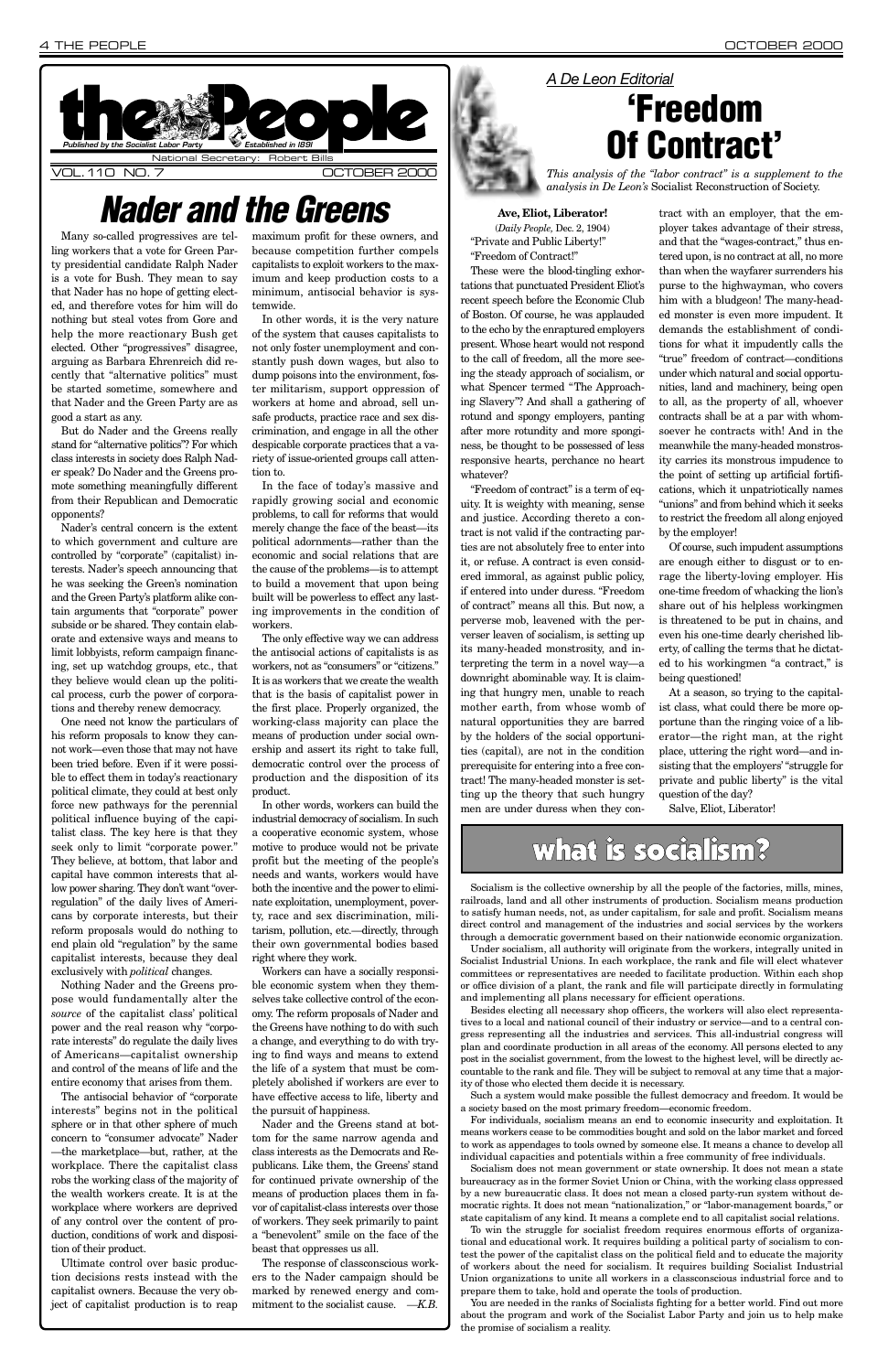**J** oe Hill was the subject of a television "documentary" produced by KUED-TV, the Public Broadcasting sion "documentary" produced by System's outlet at the University of Utah. The documentary was produced last year, but found its way onto several PBS television stations for Labor Day 2000.

Joe Hill was a member of the Industrial Workers of the World—not of the original and genuine IWW founded in 1905, but of the anarchist IWW that usurped the organization's name in 1908 and proceeded to desecrate its Constitution.

Hill's claim to fame is partly that he was a songwriter, a poet and musician. Mostly, however, Hill was a drifter and self-styled hobo. He has also been described as a "union organizer," though he rarely held a job and it is not known that he organized anything for the anarchist IWW to which he belonged.

gram. "He was a man who represented the small guy against the big industrial machine."

In November 1915, Hill was executed at the Utah state prison for a crime he may not have committed—a double murder in Salt Lake City in January 1914. Hill's conviction was based on circumstantial evidence. Since his execution in November of 1915, Hill has become a legend and martyr to anarchists.

The KUED documentary claimed that Hill's affiliation with the anarchist IWW was not known by the Salt Lake police and was not used against him during his trial. Hill had no known criminal record, no known connection with the two murder victims and no known motive for the crime.

"Whether he is guilty of murder or not, Joe Hill demonstrates the passion an individual can have for a cause," said Nancy Green, a coproducer of the KUED pro-

"Some people said he had the soul of a poet and that he could never commit murder, while others claimed he had a dark side," Green added. "Even his closest friends said he was a mystery."

At best, this is uninformed sentimentality. There is no mystery about the anarchist IWW and what it stood for. As a member of that outfit, Hill was also an advocate of physical violence, petty theft, sabotage, "direct action," the "propaganda of the deed" and similar "Wobbly" tenets.

Socialists know that capitalist historians and the universities that produce them have contributed much to capitalism's efforts to misrepresent important organizations and individuals in the history of the socialist and labor movements. Daniel De Leon, for example, is frequently depicted as a "dogmatist," a "dictator" and the cause of the split that occurred in the socialist movement in 1899. (A recent example is provided by Seymour Lipset's latest book, *It Didn't Happen Here, Why Socialism Failed in the United States*, which we hope to review in an early issue.) Eugene Debs, on the other hand, is frequently depicted as an "enigma." De Leon is the "dogmatist" because he was uncompromisingly committed to the basic principles of scientific socialism, while Debs is the "enigma" because he was willing to compromise those principles for the sake of gathering votes. When a capitalist university identifies someone like Joe Hill as a "martyr" of the working class or a "hero" of the "revolutionary move-

ment," Socialists know enough to know that something must be fishy.

The revolutionary socialist and labor movement has produced many genuine martyrs and heroes. Joe Hill is not one of them. The most that can be said of him is that he may have been unjustly executed for a double murder that he did not commit. Regardless of his innocence or guilt, however, his trial, condemnation and execution had nothing whatever to do with labor movement. Unlike Morrie Preston of the SLP, for example, Hill was not arrested, tried and convicted of murder because he was defending the right to strike. Unlike Frank T. Johns, the SLP's 1928 presidential candidate, Hill did not sacrifice his life in the selfless act of trying to save a drowning child. Indeed, Hill explained his refusal to provide himself with an alibi on the night of the killings for which he was executed by claiming the bullet wound in his chest, which was pivotal in his conviction, was received during a quarrel over a married woman.

The original IWW founded in 1905 was a sound, socialist organization. It was based solidly on the class struggle, and it grasped the need for the workers to organize on the political as well as on the economic field. Its acceptance of political action was crucial, for this is what put the movement out in the open where it had a chance to reach the masses with its message, and lifted it above the nature of a conspiracy. By accepting the principle of political action it assumed a posture in accord with civilization. In effect, it stated thereby that it would strive for a peaceful revolution to socialism, and that it would

hold in reserve its economic power to en-

force the fiat of the revolutionary ballot. The IWW held this sound revolutionary position until 1908. However, from the outset the IWW was harassed by anarchosyndicalist elements within its ranks, elements that rejected political action and that wanted the organization to embrace the theories and practices of anarchism. De Leon and the SLP-trained members fought this element to a standstill. In 1907, De Leon conducted a famous debate with the physical forcists in the columns of

the *Daily People*. This debate was later

published under the title *As to Politics*. The IWW became the "bummery" at the 1908 convention, partly as a result of desertions (such as that of Eugene V. Debs who embraced the IWW wholeheartedly when it was launched), and partly because the conditions that produced the revolutionary upsurge in 1905 were temporarily ebbing. The IWW was not fulfilling its earlier promise. As the anarcho-syndicalist elements became bolder, solid proletarian elements, such as the hard-rock miners of the West, withdrew.

In the *Daily People* of Sept. 28, 1908, De Leon related in detail how one Walsh, an IWW organizer in the West who was an advocate of anarcho-syndicalist concepts, organized an "'Overalls Brigade'...and to the tune of 'I am a bum, I am a bum,'... Walsh brought this 'brigade'to the convention." These self-styled "bums," elected by no one, lined the walls of Brand's Hall in Chicago, where the IWW's fourth convention was being held, and provided the claquers and strong-arm boys to back up Vincent St. John, William Trautmann and others in their scheme to prevent the elected Socialist Industrial Unionist delegates from being seated. To accomplish this, the IWW Constitution was brazenly violated, and any pretext was seized on. At the end of four days, the "bummery" was in full control.

Since 1908, the IWW has reflected bummery concepts and practices. It defended personal theft and sabotage and became in every respect not an organization of the proletariat, but the ideal of the slumproletariat.

In short, with the 1908 convention the IWW lost its claim to being a revolutionary organization. It still accepts the same anarcho-syndicalist position that was adopted at the fourth convention when it threw the political clause out of the preamble to its Constitution. This anarcho-syndicalist position, by rejecting the premises of political action (a trial of strength at the ballot box and a civilized solution to the social question) ipso facto plants itself on the platform of physical force.

In *As to Politics* De Leon dealt prophetically with the consequences of rejecting political action.

"Let the IWW...strike out the political clause: that moment they will find out that the present revolutionary agitation conducted by the IWW will have come to an end. Having placed itself upon the plan which the Russian revolutionists are constrained to agitate on [i.e., conspiracy and agitation for a violent overthrow of the existing order], the IWW will be treated to a dose which it will have itself invited, a dose of Russian governmental terrorism. So far from having contributed to raise the tone of the country, the IWW will have helped the capitalists to drag that tone down...."

Joe Hill may have been one of countless working-class victims of class justice, of his own anarchist tenets, or a combination of both—but no more.

(John-Paul Catusco contributed to this article. A contemporary account of one IWW local's ghoulish attempt to profit from his execution will be found on this page.)

# **Joe Hill Myth Skewed By PBS Documentary**

### **Toledo Local Appoints Five Men to Offer State of Utah Services as Executioners of Fellow Worker.**

### (*Weekly People*, Nov. 13, 1915)

Toledo, Ohio, Nov. 2—The Bummery IWW has achieved its crowning act of infamy: it is willing to become the executioner of its own member, Joe Hill (Hillstrom), for the sake of the cash that is in it. That was decided at a meeting of Local 86, IWW (anarchist IWW) last Thursday evening. The cash, \$250, will be paid by the state of Utah to the five men who are chosen as Hill's executioners.

The fact that this Bummery local has

chosen five men to do the job of killing their fellow member Hill does not mean that the state of Utah will accept them as the executioners. The fact that the Bummery local, however, has taken such a step is sufficient to convict it of the infamy. It has expressed the willingness and readiness to do the deed; that is enough to convict it.

The letter published below shows in detail just what this Bummery has done in this instance. The letter was written by Josephine Bates, secretary of said Local 86, and was published in the *Toledo News-Bee* of Oct. 3.

It may be as well to mention that Josephine Bates was for several years secretary of the Socialist Party of Toledo, but now she denounces political action with all the vehemence of an anarchist of the Haywood IWW stripe. The Jack Lever mentioned as one of the men willing to shoot Hill was a speaker for the Socialist Party during the recent campaign here, and probably also a member of that party.

This latest act of these Bummeryites is certainly one for which no term sufficiently strong or sufficiently condemnatory exists. Degenerate is only a mild term to characterize the act; ghoulish, brutish and beastly come nearer the truth, with the beasts of the jungle eminently higher in comparison.

The letter in which the secretary of Local 86 stated the action taken was as follows:

To the Editor of the *News-Bee*: It may be of interest to the readers of your paper to learn about the unique proceedings which took place in the IWW meeting in Toledo on last Thursday evening. The case of Joe Hill (Hillstrom), IWW poet and songwriter, was up for discussion.

It will be remembered that Hill was convicted of murder and sentenced to be shot in Salt Lake City, Utah, at sunrise, on Oct. 1.

Strenuous efforts on the part of the IWW and other labor organizations to save the life of this man resulted in commutation of sentence for 16 days by Gov. Spry. On Oct. 16, the case was reviewed by the state board of pardons and that board decided that Joe Hill must die on Nov. 19.

The IWW claims that Joe Hill is a victim of capitalist-class conspiracy, that he has not been given a fair trial, and that his guilt has not, in the slightest degree, been established.

They cannot hang us for educating the working class to want all it produces, so they seek to consume our funds and energies and to take our lives by trumping up

penal charges and fastening them upon us.

We have left no stone unturned that might save the life of our fellow worker, but the owning class of Utah has decided that he must die. Therefore Local 86, IWW, Toledo, Ohio, is of the opinion that if he must be shot, he should have the privilege of dying at the hands of his friends.

The state of Utah will employ five men to shoot Hill on Nov. 19. One of the five will aim a gun which is loaded with blank cartridges. None of the five knows whose gun carries the blanks.

Each marksman is to receive from the state \$50 to aim and fire at Joe Hill, and the one blank insures them all a free conscience and the unalloyed enjoyment of the money.

Lots were drawn at the IWW meeting, Thursday night, to select five members to go to Salt lake City and ask the state of Utah to pay them \$50 apiece to shoot Joe Hill.

The lots fell to Ernest Smith, Rodney Mehling, James Callahan, Jack Lever and Fred Cooney.

These men will ride freight trains to Salt Lake City in order to save every penny of the \$250 for the revolution. They will ask for the elimination of blank cartridges and request that every gun be loaded to kill.

"If Hill must die, his death, even as his life, should contribute to the propaganda of industrial unionism," say the five men who will "hobo" their way to Salt Lake to demand that the state of Utah help finance the IWW by paying the friends of its victim \$250 to shoot him.

Let his blood be upon the capitalist class of Utah and their political henchmen.

Josephine Bates, Sec'y, 24 21st St.

# **IWW Would Take Cash to Shoot Hill**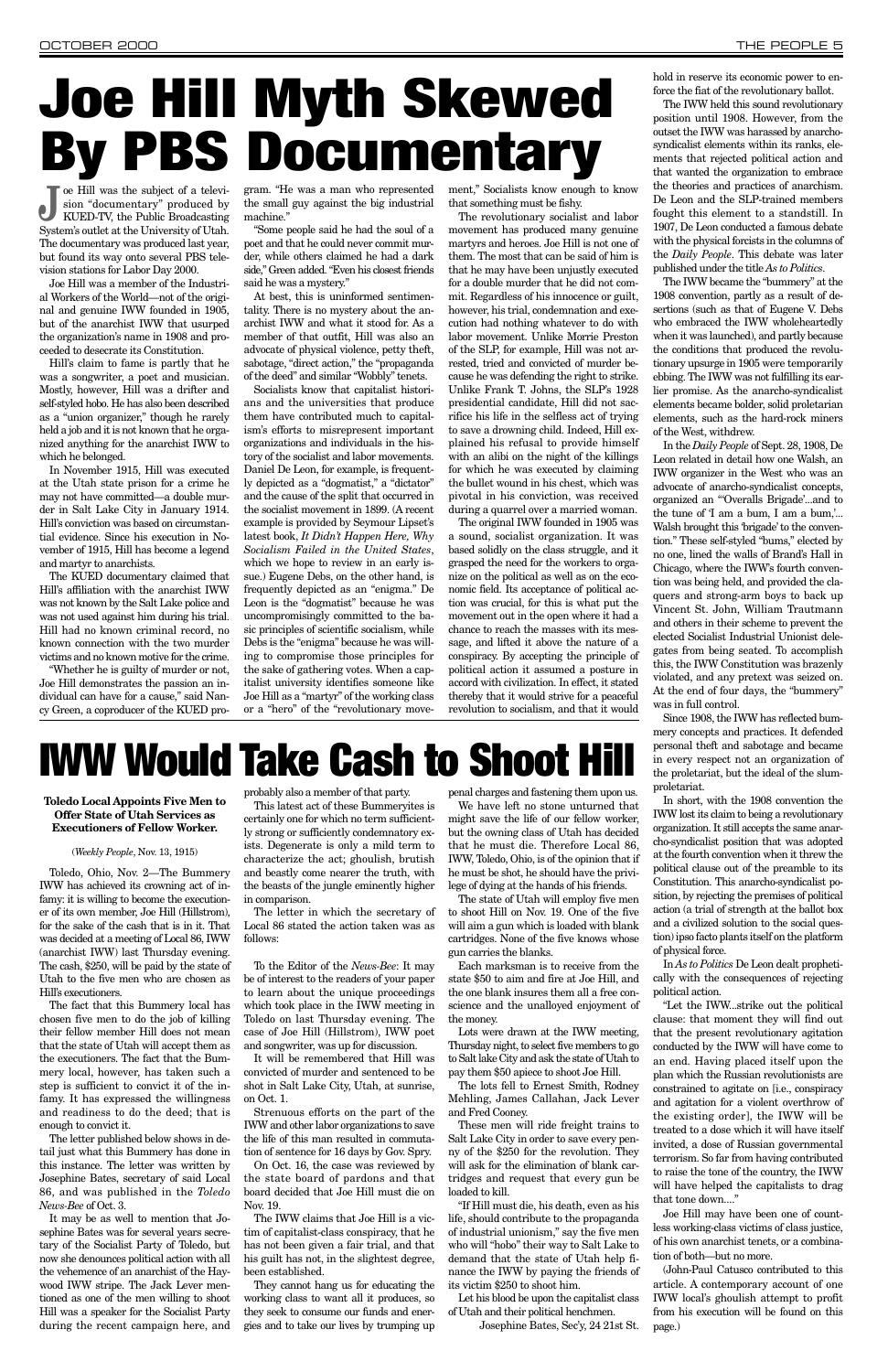*Please send me free information on socialism.*

| CITY STATE ZIP                                                          |
|-------------------------------------------------------------------------|
| Socialist Labor Party, P.O. Box 218, Mountain View, CA 94042-0218 10/00 |

That is because the existing unions depend, as they long have, upon the political state to defend their rights in any conflict—a political state that has little interest in ameliorating workers and much interest in placating and advancing the interests of the class of capitalists that owns and controls the nation's industries and services. Lacking industrywide organization and instead organized into competing craft unions that often wage separate struggles rather than uniting workers in one common struggle, the existing unions generally lack the power to back

up their own demands should capitalists genuinely seek to oppose them. Because they accept capitalist ownership and control of the means of life as a necessity, the business unions rarely demand more than the capitalists are at any given time willing to accept.

The present unions'limited and weak scope of organization, their divisiveness and faulty tactics, reflect their lack of a classstruggle perspective. Theirs is not the working-class goal, the supreme mission of unionism, of organizing workers as a class to abolish the capitalist system and its class of capitalist parasites that live off workers'labor. Rather, the existing business unions at most dicker over the terms and conditions of exploitation while urging

enterprises have demonstrated in the past, should business not be so booming, most corporations find it all too easy to break the terms of their labor contracts with near impunity. *(Continued from page 1)*

> workers to accommodate their exploiters—don't demand too much,

don't ask for more than the company can "afford."

Verizon workers waged a courageous battle. This time their struggle found the company's capitalist owners of a mind to grant a few demands. Market conditions for the products and services produced by Verizon workers figured heavily into that decision. But with business unions negotiating the "deals" between workers and

capitalists, the other side of the negotiating coin includes wage and hiring freezes and production speedups.

There is no new economy—just a capitalist economy that despite superficial changes remains based on production for profit and oligarchic, capitalist-class ownership and control of the nation's means of life. It's the same economy that for more than a century now has offered workers only occasional and short-lived respites from increasing economic insecurity, poverty and misery. The union chieftains, with their labor contracts, help to fasten more permanently the yoke of wage slavery around necks of workers in order to thereby continue the privileged positions afforded them as merchandisers of labor power to the capitalist class.

# **...Verizon Strike**

# **. . . Millions Reject Gore-Bush**

a fraction of the value of the workers'product. Thus, workers as a class can only buy back a small percentage of the products they create. Despite the consumption and investment of the capitalists, this limit on market demand gives impetus to the crises (or "recessions") that throw millions of workers out of their jobs. These periodic "busts" have always plagued capitalism because they are inherent in the system's class division and production for profit.

Production for profit and competition between capitalist firms also fuel unemployment as each firm strives to lower its "labor costs" by automating, otherwise stepping up productivity—and "permanently displacing" workers. And as unemployment climbs, the resulting "oversupply" on the "labor market" gives capitalists the leverage they need to drive down the wages of the workers still employed.

Thus, the capitalist *system* is the root cause of the persistent unemployment, growing poverty, falling real wages and general economic insecurity now assailing U.S. workers—an economic picture that the two major party candidates and other pundits have in Orwellian fashion called "unprecedented prosperity." Imagine a prosperity that includes the loss of 416,000 manufacturing jobs since 1998 and real wages that, despite small increases for some workers over the last two years, are still close to 1979 levels.

As *The New York Times* described one worker's feelings, "She hears Al Gore talk about continuing the nation's prosperity and she cringes. She hears George W. Bush talk about how

things could be done so much better, and she cringes again. She knows what the Republicans mean when they talk about good times, and she believes that it seldom includes a 31-year-old black woman who works in the heat and grease of a fast-food restaurant."

> **Socialist Labor Party • P.O. Box 218 • Mountain View, CA 94042-0218** Please send a free copy of Steps You Can Take to: YOUR NAME\_

"They use people like us to get votes," she adds, "and they don't end up doing anything good for us."

That's because neither George Bush Jr. nor Albert Gore can possibly solve the economic problems that plague workers. These ills are so inextricably a part of capitalism that *no* government policy can solve them. Both Democratic and Republican administrations and congresses have sought to curb unemployment through massive government spending, running deficits to boost market demand and alleviate economic crises. But because such efforts didn't address the root of the problem, they could not curb it fully, or for long. Deficit spending produces problems of its own, creating inflation, driving up interest rates and slowing the pace of new investment and growth. Despite capitalism's record-length "prosperity," millions are still unemployed and millions more are working part-time jobs involuntarily *despite* past record deficits.

If the government doesn't use enough deficit spending, market demand would fall off and economic crises would grow worse. Yet if it engages in too much deficit spending, interest rates and/ or inflation would soar, magnifying crises in another way. Neither Bush's promise to make tougher cuts in spending, while cutting taxes, nor Gore's tax plans can solve that basic dilemma. Both

Bush and Gore talk about using various tax incentives to encourage investment and continue "prosperity," but that does not solve the dilemma either. Even if investments to make U.S. industries "more competitive" did go up, the very process of becoming "more competitive" entails lowering "labor costs"—squeezing wages and eliminating jobs. There is just no escaping such contradictions under capitalism.

What *would* make a real difference is the establishment of a socialist system. By getting rid of private ownership of the means of life, production for profit, exploitation and competition, socialism would remove all barriers to full employment.

With the workers collectively in possession of the industries, and administering the economy to serve social needs, everyone would have the right to participate in production and to receive the full social value of their labor—instead of having most of it appropriated by an idle class of owners. All work would be materially rewarding. There would no longer exist the absurd contradiction of millions being kept out of work, living in want, while industrial facilities sit idle and goods pile up for lack of buyers.

In sum, by making the economy the servant of all the people, and not just of a class of self-interested private owners, economic security and material well-being for all can be assured.

The Socialist Labor Party urges all readers of *The People* to reject the Democratic and Republican candidates and join the SLP in its efforts to prepare more workers for the building of a better society. *—K.B.*

## activities

### **CALIFORNIA Oakland**

**Discussion Meeting—**Section San Francisco Bay Area will hold a discussion meeting on Saturday, Sept. 30, 1–4 p.m., at the Rockridge Public Library, 5366 College Ave., Oakland. Subject: "Capitalism at Work: Globalized 'Prosperity' Masks Increasing Poverty and Exploitation." Moderator: Frank Prince. For more information please call 650-938-8370.

**Activities notices must be received by the Monday preceding the third Wednesday of the month. OREGON Portland**

### **OHIO**

**North Royalton—**Sections Akron and Cleveland will hold a social with open discussion on Sunday, Oct. 29, at the Burns' residence, 9626 York Rd., North Royalton. Begins at 1 p.m. Refreshments will be served. For more information call 440-237-7933.

**Discussion Meetings—**Section Portland holds discussion meetings every second Saturday of the month. Meetings are usually held at the Central Library, but the exact time varies. For more information please call Sid at 503-226- 2881 or visit our Web site at http://slp.pdx.home.mindspring.c om. The general public is invited.

### **TEXAS**

### **Houston**

**Discussion Meetings—**The SLP group in Houston holds discussion meetings the last Saturday of the month at the Houston Public Library, Franklin Branch, 6440 W. Bellfort, southwest Houston. The time of the meetings varies. Those interested please call 713-721-9296, e-mail reds1964@netzero.net or visit the group's Web site at http: //home.beseen.com/politics/hou stonslp.

### **Steps You Can Take...**

You can help provide for the long-term financial security of *The People* by including a properly worded provision in your Will or by making some other financial arrangement through your bank. Write to the Socialist Labor Party, publisher of *The People*, for a free copy of the booklet, *Steps You Can Take*. Use this coupon.





|                                              | <b>Contribute to the SLP's</b>                                                                                                                                     |  |
|----------------------------------------------|--------------------------------------------------------------------------------------------------------------------------------------------------------------------|--|
|                                              |                                                                                                                                                                    |  |
|                                              | <i><b>\$25,000</b></i>                                                                                                                                             |  |
|                                              |                                                                                                                                                                    |  |
|                                              | Thanksgiving                                                                                                                                                       |  |
|                                              |                                                                                                                                                                    |  |
| FUND                                         |                                                                                                                                                                    |  |
|                                              |                                                                                                                                                                    |  |
|                                              |                                                                                                                                                                    |  |
|                                              |                                                                                                                                                                    |  |
|                                              | <b>SLP · P.O. BOX 218</b>                                                                                                                                          |  |
|                                              | MTN. VIEW, CA 94042-0218                                                                                                                                           |  |
| Enclosed is my contribution of $\frac{1}{2}$ |                                                                                                                                                                    |  |
| NAMF <sub>-</sub>                            |                                                                                                                                                                    |  |
| <b>ADDRESS</b>                               | $\_$ APT. $\_$                                                                                                                                                     |  |
| CITY.                                        | STATE ZIP                                                                                                                                                          |  |
|                                              | $\Box$ Send a receipt. (Political contributions are not tax deductible.) Please do not mail cash. Make<br>check/ money order payable to the Socialist Labor Party. |  |

#### *(Continued from page 1)*

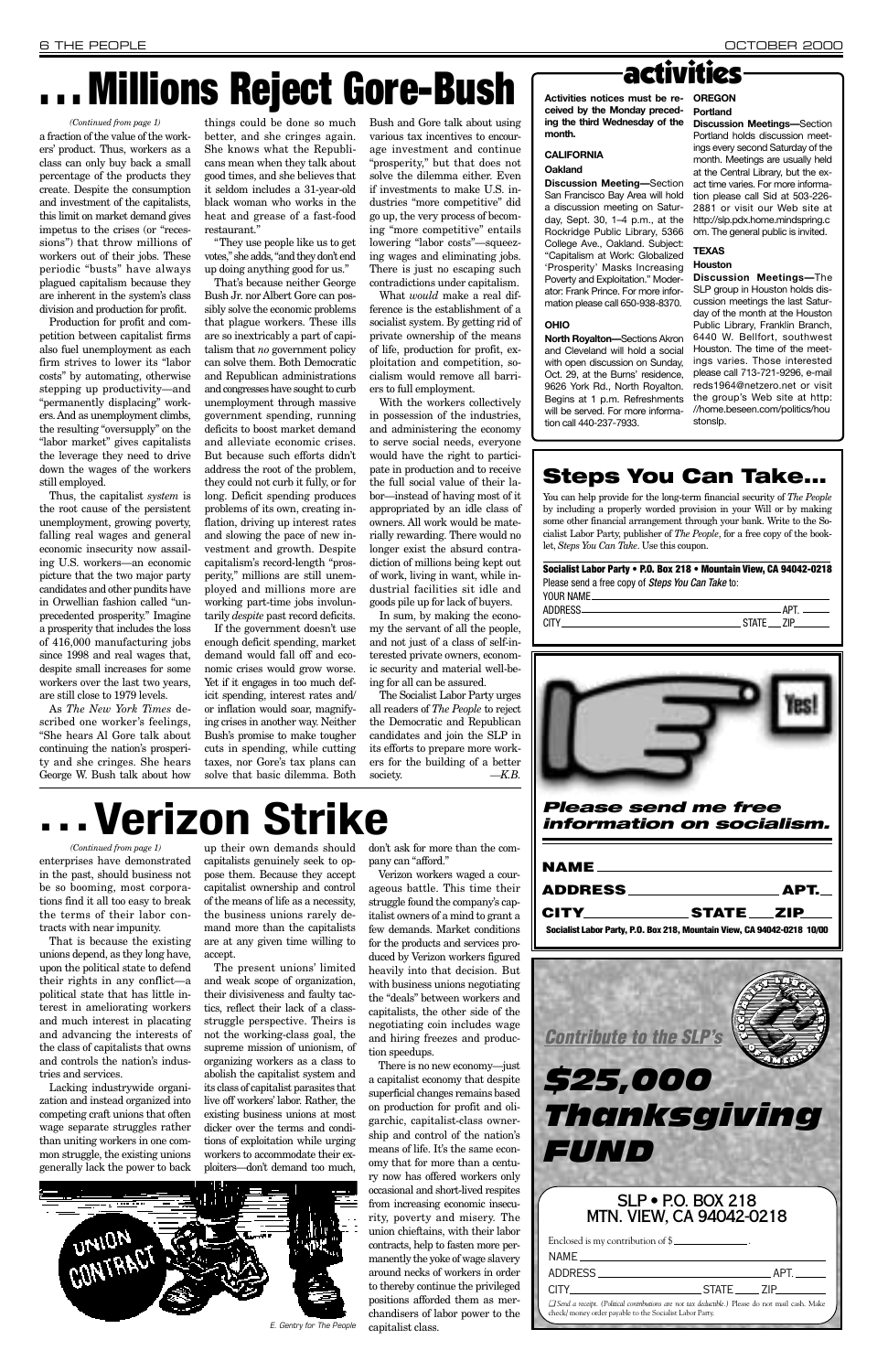**Does it really matter whether the workers are robbed as consumers or as producers?**

It matters very much. First, workers *are* robbed as producers. Apart from a few exceptional instances of cheating, they are *not* robbed as consumers. Workers who take a dollar to the grocery store normally get a dollar's worth of groceries in exchange.

They get the same amount of groceries for their dollar that the capitalists, who are also consumers, get for theirs.

put it in some correspondence on this question:

On the whole, workers are not cheated as buyers of merchandise. They are cheated as producers of merchandise. Marxian science demonstrates that when the workers sell their labor power to the capitalists they receive a wage that amounts to only a fraction of the value of the new wealth their labor creates. The cheating, the legal robbing of the workers, consists of the capitalists'appropriating the workers' products and paying them only a fraction of the value of these products in wages.

It is important for other reasons that the workers understand that they are robbed as producers. As Arnold Petersen, a former national secretary of the SLP, once

"The fact is that the workers are robbed at the point of production. The robbery of the working class by the capitalist class is a *class* act. As a *class* (exclusive of all other layers in society) the workers are robbed as wealth *producers*. As a *class* they must organize on class lines to abolish the

robber system, capitalism."

Petersen went on to say that it is important for the workers to understand that they have no interests in common with the capitalist class and its various reformers. Yet, if the workers were robbed as consumers, they would have interests in common with everyone, since everyone is obviously a consumer.

If the workers are deluded into thinking they are robbed as consumers they inevitably become victims of reforms and reformers, and the real robbery—the robbery at the point of production goes on unabated. On the other hand, when the workers understand how and where they are robbed, the solution is clearly indicated. It is not reform, but revolution, the complete abolition of capitalism with its wage system and exploitation.

### **Reform or Revolution**

De Leon makes clear why reform may<br>be logical at one stage of social development, while at another it may be the<br>worst of criminal nonsense.

48 pages—\$1.25 postpaid

**NEW YORK LABOR NEWS . P.O. Box 218 Mtn. View, CA 94042-0218** 



### **Trade Policy and History Examined in Marx Address**

FREE TRADE

The Socialist Labor Party was the first to publish American and English-language editions of many works by Karl Marx and Frederick Engels. Daniel De Leon's translations of Marx's *Eighteenth Brumaire of Louis Bonaparte* and Engels' *Development of Socialism from Utopia to Science*, Henry Kuhn's translation of Marx's *Class Struggles in France* and Dr. Harriet Lathrop's translation of Marx's *Wage-Labor and Capital* are a few that come readily to mind.

Through its publishing arm, the New York Labor News, the SLP was also the first to publish an English edition of Marx's 1848 address on *Free Trade*. The translator, Florence Kelley, is also known to Socialists as the translator of Engels' *The Condition of the Working Class in England*.

Unfortunately, many of the first American and English-language editions of these and other Marxist classics are no longer available in printed form. Gradually, however, the texts of these classic editions are being typed or electronically scanned into computers. In due course they will be reprinted as new pamphlets and books. In the meantime a number of these classic editions will be added to the SLP's Web site. The first of these, Kelley's translation of Marx's address on *Free Trade*, was added in September.

Kelley's translation is taken from a speech delivered by Karl Marx to the Democratic Association of Brussels, Belgium, in 1848. In his splendid introduction to Marx's address, Frederick Engels not only gives the historical background for the speech, but also outlines the commercial and industrial history of England, France, Germany and the United States during the 40 years following the address. In reading both Marx's address and Engels'introduction, written by these two men with their profound knowledge of history and keen insight into world affairs, one is amazed to note how pertinent their remarks are to current problems and issues.

In 1846, after years of agitation, England had repealed the Corn Laws (taxes on imported grain). Workers were told by the industrialists that this repeal was for their benefit, as a tax on corn raised the price of bread, the mainstay of their existence. But the workers were ungrateful, realizing, as they did, that in the 30 years just passed, although commerce and manufactures had grown enormously, their wages had fallen. They did not trust these benevolent gentlemen, who were at the same time fighting the Ten Hours Bill (which would reduce the length of the working day from 12 to 10 hours) and imposing in their factories a private penal code, which reduced takehome pay by fining workers for every trivial offense.

Now it was quite true that, under free trade, the price of all commodities would fall, as that is a necessary consequence of free trade. But, by an inexorable law, if the price of the means of subsistence falls, wages will also fall, as the price of labor power taken over a period of time is determined by the cost of maintenance of the laborer. The argument that free trade, by increasing production, fosters the growth of productive capital, which increases the demand for labor and thus raises wages, does not hold water in the long run. The growth of productive capital results in the accumulation and concentration of capital, augmenting the ranks of the proletariat and intensifying the competition among workers, which must always result in a lowering of wages.

Neither free trade nor protection, as such, interests the Socialist. They are both capitalistic, both conceived as means to foster and extend capitalism. As long as the relation of wage labor to capital exists, no matter how favorable the conditions under which the exchange of commodities is carried on, there will always be a class that exploits and a class that is exploited.

However, under free trade capitalist production would develop and expand with the greatest speed, and the consequent overproduction and eventual collapse of the system would follow all the sooner. Marx favored free trade as the system that would soonest bring society to a deadlock, from which would emerge the social revolution and true freedom. In breaking down national boundaries, and heightening the conflicts in capitalism that will lead to its self-destruction, free trade hastens the social revolution and the reign of real freedom.

Visit the SLP's Web site (www. slp.org) to read or download Marx's *Free Trad*e—and watch for new ti-

# tles to be added.

### **USA NATIONAL**

**HEADQUARTERS** NATIONAL OFFICE, SLP,

P.O. Box 218, Mtn. View, CA 94042-0218; (650) 938- 8359; fax (650) 938-8392; e-mail: socialists@slp.org; Web site: www.slp.org

### **AKRON, OHIO** Call (330) 864-9212.

**ALBANY, N.Y.**  $SLP$ , P.O. Box 105, Sloansville, NY 12160-0105.

### **CHICAGO**

SLP, P.O. Box 642, Skokie, IL 60076-0642.

#### **CLEVELAND** Robert Burns, 9626 York Rd., N. Royalton, OH 44133. Call (440) 237-7933. E-mail: j.oneil@worldnet.att.net

**CORPUS CHRISTI, TEX.** Call (512) 991-0287.

**DALLAS** Call Bernie at (972) 458-2253.

**DENVER** Call (303) 426-5108.

### **DULUTH**

For information, call Rudy Gustafson at (218) 728-3110.

#### **EASTERN MASS.** Call (781) 444-3576.

### **HOUSTON**

Call (713)721-9296.Web site: http://home.beseen.com/ politics/houstonslp.E-mail: reds1964@netzero.net

**HUNTER COLLEGE, NYC** HunterSLP@aol.com

**LARAMIE, WYO.** E-mail: portage@uwyo.edu

### **MIAMI** Call (305) 892-2424. E-mail:

(860) 347-4003.

#### **MILWAUKEE** SLP, 1563 W. Rogers St.,

Milwaukee, WI 53204- 3721. Call (414) 672-2185. E-mail: milwaukeeslp @ webtv.net

### **NEW LONDON, CONN.**

SLP, 3 Jodry St., Quaker Hill, CT 06375. Call (203) 447-9897. **NEW YORK CITY**

Call (516) 829-5325.

**OCEANSIDE, CALIF.** Call (760) 721-8124.

**PALMDALE, CALIF.** E-mail: med@ptw.com

redflag@bellsouth.net **MIDDLETOWN, CONN. SAN FRANCISCO BAY AREA** SLP, P.O. Box 70034, Sunnyvale, CA 94086-0034.

**PHILADELPHIA** SLP, P.O. Box 28732, Philadelphia, PA 19151. Call

SLP, 506 Hunting Hill Ave., Middletown, CT 06457. Call (650) 938-8370. E-mail: slpsfba@netscape.net **SEABROOK, N.H.**

(215) 234-4724. E-mail:

### slpphilly@aol.com **PITTSBURGH**

Call (412) 751-2613.

### **PONTIAC, MICH.** Call (810) 731-6756.

#### **PORTLAND, ORE.**  $SI$  P.O. Box 4951, Portland, OR 97208. Call (503) 226-2881.Web site: http://

**SACRAMENTO, CALIF.** SLP, P.O. Box 2973, Sacramento, CA 95812.

**LONG ISLAND, N.Y.** LongIslandSLP@aol.com directory

> Call (603) 770-4695. **ST. PETERSBURG, FLA.** Call (727) 321-0999. **SOUTH BEND, IND.** Jerry Maher, 211 S. Michigan St., #505, South Bend, IN 46601; (219) 234-2946.

> **S.W. VIRGINIA** Thad Harris, P.O. Box 1068, St. Paul, VA 24283-0997. Call (540) 328-5531. Fax (540 ) 328-4059.

slp.pdx.home.mindspring .com. E-mail: slp.pdx@ mindspring.com **VANCOUVER** SLP, Suite 141, 6200 Mc-Kay Ave., Box 824, Burnaby, BC, V5H 4M9. Call J. Minal at (604) 526-3140.

**WILKES COUNTY, N.C.** E-mail: DarrellHKnight@

aol.com

**AUSTRALIA** Brian Blanchard, 58 Forest Rd., Trevallyn, Launceston, Tasmania 7250, Australia. Call or fax 0363-341952.

**CANADA NATIONAL HEADQUARTERS** SLP, 1550 Laperriere Ave., Ottawa, Ont., K1Z 7T2. Call Doug Irving at (613) 728- 5877 (hdqtrs.); (613) 226- 6682 (home); or (613) 725-

1949 (fax).

# **. . . Maquiladora Worker**

ference from one factory to another.

After I had been working in Delphi for a year, I was invited to join a group to learn about workers' rights. People in this group said that things needed to be changed. At first I was undecided, because I thought that I could get into a lot of trouble—I would get fired, or other bad things would happen to me.

I heard about the movement in 1994, when Martha Ojeda [currently director of the Coalition for Justice in the Maquiladoras] and others tried to democratize the union at Sony, to make it one which represented the workers and fought for their rights. For many years, Martha tried to democratize the unions here. But union leaders in Mexico City refused to recognize her. In 1994 the union general secretary here called her an agitator and a Communist, and she was forced to leave. But she became well-known among the workers because she tried to help them at other plants, too. Then it seemed the whole world painted Martha

the best-paid work here in the city. But there's not much dif-*(Continued from page 8)*

Ojeda as a ghost to scare people, and used her as an example of what could happen if you got into these problems.

But a couple of years later, when I was invited to join one of the groups again, I went.

They invited me to a workshop about health and safety the problems you could suffer because of repetitive motion. I realized that it's not wrong to show workers the dangers in their jobs.

The companies and the newspapers say we're putting the maquiladoras in danger, but we're just showing workers what's wrong with the way the work is organized. When I understood that, I decided to become a voluntary organizer. Everything I learn I try to pass on, so that it will help everyone else. Movements start with small groups, but they evolve and get bigger and bigger. Many people say you're just wasting your time because you'll never be able to change anything. But I say no. Nothing will ever change if we just sit on our hands. You have to keep trying. And the little that we're able to achieve will grow, step by step.

### Socialist Reconstruction Of Society

**A speech delivered by Daniel De Leon in 1905 after the founding convention of the Industrial Workers of the World. This classic explains why workers must organize politically and industrially to abolish the capitalist system of wage exploitation and establish a socialist society.**

**80 pp.—\$1.50 postpaid**

**New York Labor News • P.O. Box 218 • Mountain View, CA 94042-0218**

rectly or indirectly aids production no more than the intense mental strain and activity of the 'work'done by the pickpocket is directly or indirectly productive," as Daniel DeLeon once wrote. To the arrogant capitalist class, its parasitic role is both primary and indispensable. *(Continued from page 1)*

Until something goes wrong, that is—then the favorite ploy is to blame the workers. Whether it be a railroad disaster, a plant or mine explosion, a Bhopal or a Three Mile Island, their "leadership" is not to blame for the lack of safety classes or training, or too much forced overtime, or production speedups and the like that cause workers to make mistakes, or hazardous defects that are allowed to pass through thanks to the profit motive. Capitalists can't have it both ways. Either their labor power is socially necessary and they "deserve" the wealth they expropriate from workers, or they are useless parasites living off the labor of the working class. Which is actually the case is laid bare for all to see every time capitalism demonstrates anew that it is hazardous to human health. *—K.B.*

## **. . . Firestone**

## On the Web